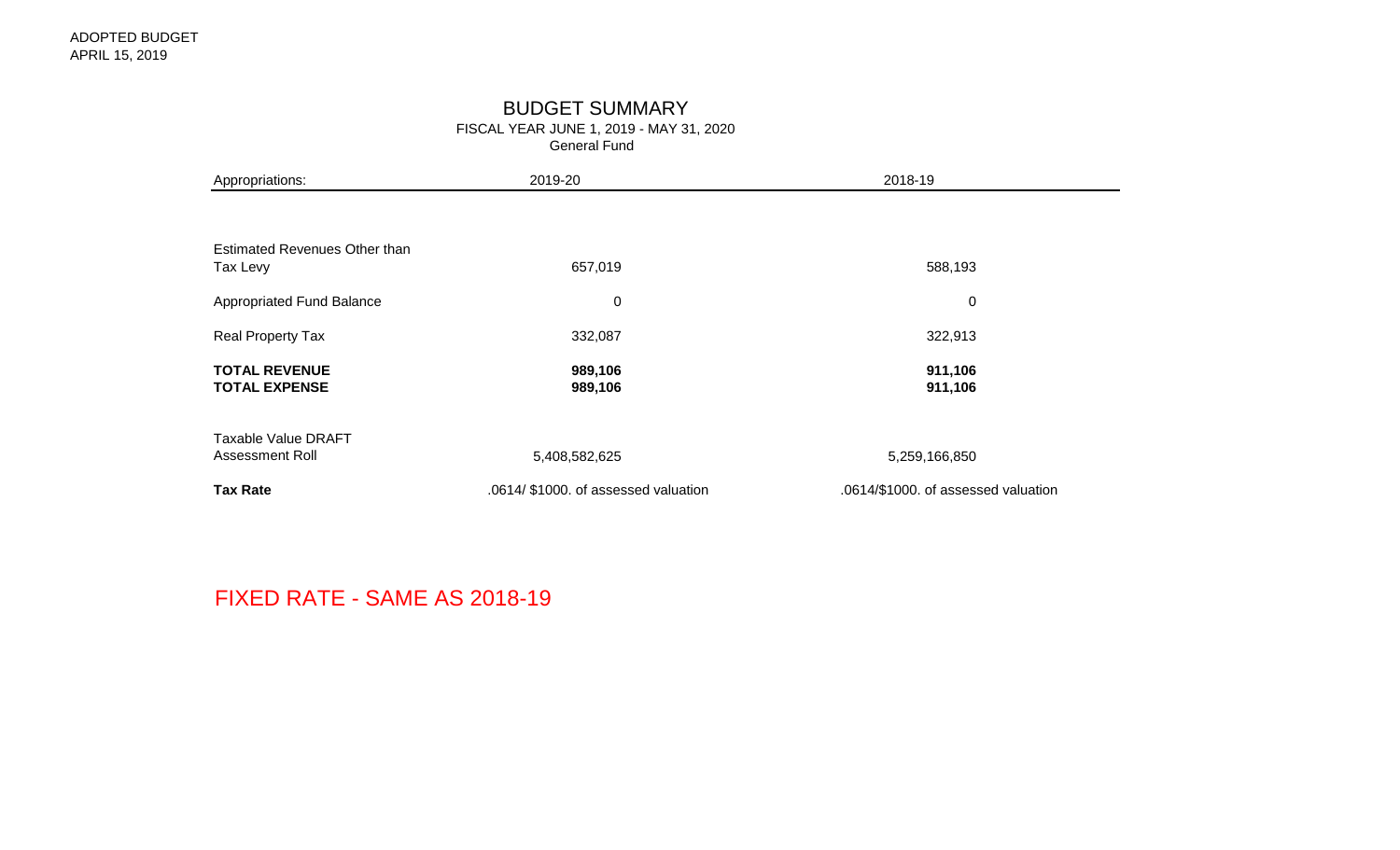# Village of Sagaponack 2019-20 Revenue Status General Fund - A

| <b>ACCOUNT NAME</b>                                  | <b>ACCOUNT</b><br><b>CODE</b> | <b>BUDGET</b><br>2015-16 | <b>ACTUAL</b><br>2015-16 | <b>BUDGET</b><br>2016-17 | <b>ACTUAL</b><br>2016-17 | <b>BUDGET</b><br>2017-18  | <b>ACTUAL</b><br>2017-18 | <b>BUDGET</b><br>2018-19  | 2018-19<br><b>Actual to</b><br><b>Date</b><br>2/28/2019 | <b>PROJECTED</b><br>FOR 2018-19 | <b>BUDGET</b><br>2019-20 | <b>INCREASE/</b><br><b>DECREASE</b><br>18-19 Budget<br>٧S<br>19-20 Budget |
|------------------------------------------------------|-------------------------------|--------------------------|--------------------------|--------------------------|--------------------------|---------------------------|--------------------------|---------------------------|---------------------------------------------------------|---------------------------------|--------------------------|---------------------------------------------------------------------------|
| <b>Real Property Taxes</b>                           |                               |                          |                          |                          |                          |                           |                          |                           |                                                         |                                 |                          |                                                                           |
| Real Property Tax<br><b>Interest &amp; Penalties</b> | A1001<br>A1090                | 290,634<br>0             | 290,605<br>1,337         | 295,697<br>$\mathbf 0$   | 295,535<br>1,314         | 306,303<br>$\overline{0}$ | 306,092<br>2,355         | 322,913<br>$\overline{0}$ | 322,913<br>1,365                                        | 322,913<br>1,365                | 332,087<br>$\Omega$      | 9,174<br>$\mathbf{0}$                                                     |
| <b>Total Real Property Tax</b>                       |                               | $*$<br>290,634           | 291,942                  | 295,697                  | 296,849                  | 306,303                   | 308,448                  | 322,913                   | 324,278                                                 | 324,278                         | 332,087                  | 9,174                                                                     |
| <b>Non-Property Tax</b>                              |                               |                          |                          |                          |                          |                           |                          |                           |                                                         |                                 |                          |                                                                           |
| Payment in Lieu of Taxes                             | A1005                         | 173                      | $\mathbf 0$              | 407                      | 184                      | 159                       | 175                      | 175                       | $\mathbf 0$                                             |                                 | 175                      | $\Omega$                                                                  |
| <b>Utilities Gross Receipts</b>                      | A1130.00                      | 4,000                    | 12,056                   | 4,000                    | 3,699                    | 3,000                     | 4,436                    | 3,000                     | 3,297                                                   | 5,300                           | 4,000                    | 1,000                                                                     |
| <b>Franchise Fees</b>                                | A1170                         | 35,000                   | 43,949                   | 35,000                   | 49,920                   | 46,000                    | 53,805                   | 46,000                    | 26,210                                                  | 54,534                          | 46,000                   | $\mathbf 0$                                                               |
| <b>Total Non-Property Tax</b>                        |                               | $**$<br>39,173           | 56,005                   | 39,407                   | 53,802                   | 49,159                    | 58,416                   | 49,175                    | 29,507                                                  | 59,834                          | 50,175                   | 1,000                                                                     |
| <b>Departmental Income</b><br><b>Clerks Office</b>   |                               |                          |                          |                          |                          |                           |                          |                           |                                                         |                                 |                          |                                                                           |
| Charges for Tax advertising                          | A1235                         | 0                        | $\mathbf 0$              | $\mathbf 0$              | $\pmb{0}$                | $\overline{0}$            | $\mathbf 0$              |                           | $\mathbf 0$                                             |                                 | $\overline{0}$           | 0                                                                         |
| <b>Clerks Fees</b>                                   | A1255                         | 1,000                    | 424                      | 500                      | 1,032                    | 500                       | 882                      | 500                       | 745                                                     | 950                             | 500                      |                                                                           |
| <b>Vital Statistics Fees</b>                         | A1603                         | 100                      | 630                      | $\Omega$                 | 20                       | $\Omega$                  | 80                       |                           | $\mathbf{0}$                                            |                                 | $\Omega$                 | $\mathbf 0$                                                               |
| <b>Other Permits</b>                                 | A2590                         | 7,500                    | 18,425                   | 7,500                    | 22,025                   | 16,000                    | 27,775                   | 16,000                    | 15,275                                                  | 16,000                          | 16,000                   | 0                                                                         |
| <b>Total Clerks Office Income</b>                    |                               | 8,600                    | 19,479                   | 8,000                    | 23,077                   | 16,500                    | 28,737                   | 16,500                    | 16,020                                                  | 16,950                          | 16,500                   | $\mathbf{0}$                                                              |
| <b>Land Management Dept</b>                          |                               |                          |                          |                          |                          |                           |                          |                           |                                                         |                                 |                          |                                                                           |
| <b>Zoning Fees</b>                                   | A2110                         | 8,000                    | 9,600                    | 8,000                    | 8,600                    | 7,000                     | 2,440                    | 3,000                     | 6,040                                                   | 6,640                           | 3,000                    | 0                                                                         |
| <b>Planning Fees</b>                                 | A2115                         | 9,000                    | 18,000                   | 9,000                    | 26,100                   | 9,000                     | 17,000                   | 9,000                     | 9,500                                                   | 10,500                          | 9,000                    | $\Omega$                                                                  |
| <b>Building Permits</b>                              | A2555                         | 242,814                  | 585,449                  | 245,780                  | 378,658                  | 204,000                   | 516,925                  | 200,000                   | 298,169                                                 | 345,000                         | 245,200                  | 45,200                                                                    |
| <b>Total Land Mgnt Income</b>                        |                               | 259,814                  | 613,049                  | 262,780                  | 413,358                  | 220,000                   | 536,365                  | 212,000                   | 313,709                                                 | 362,140                         | 257,200                  | 45,200                                                                    |
| <b>Total Departmental Income</b>                     |                               | $**$<br>268,414          | 632,527                  | 270,780                  | 436,435                  | 236,500                   | 565,102                  | 228,500                   | 329,729                                                 | 379,090                         | 273,700                  | 45,200                                                                    |
| <b>Use of Money and Property</b>                     |                               |                          |                          |                          |                          |                           |                          |                           |                                                         |                                 |                          |                                                                           |
| <b>Interest Earnings</b>                             | A2401.00                      | 3,000                    | 2,861                    | 2,000                    | 4,286                    | 3,000                     | 10,868                   | 6,000                     | 16,780                                                  | 25,000                          | 15,000                   | 9,000                                                                     |
| <b>Total Use of Money and Property</b>               |                               | $**$<br>3,000            | 2,861                    | 2,000                    | 4,286                    | 3,000                     | 10,868                   | 6,000                     | 16,780                                                  | 25,000                          | 15,000                   | 9,000                                                                     |
| <b>Licenses and Permits</b>                          |                               |                          |                          |                          |                          |                           |                          |                           |                                                         |                                 |                          |                                                                           |
| <b>Licenses &amp; Permits</b>                        | A2501.00                      | $\mathbf 0$              | $\boldsymbol{0}$         | $\mathbf 0$              | 0                        | 0                         | $\pmb{0}$                | $\overline{0}$            | $\mathbf{0}$                                            |                                 | $\overline{0}$           | $\mathbf 0$                                                               |
| <b>Total Licenses and Permits</b>                    |                               | $***$<br>$\mathbf 0$     | $\overline{\mathbf{0}}$  | $\mathbf 0$              | $\overline{\mathbf{0}}$  | $\mathbf 0$               | $\mathbf 0$              | $\mathbf{0}$              | $\mathbf 0$                                             | $\Omega$                        | $\mathbf{0}$             | $\bf{0}$                                                                  |
| <b>Miscellaneous Income</b>                          |                               |                          |                          |                          |                          |                           |                          |                           |                                                         |                                 |                          |                                                                           |
| Refund from prior year                               | A2701                         | 0                        | 180                      | 0                        | 27                       | 0                         | 44                       |                           | $\bf{0}$                                                |                                 |                          | $\Omega$                                                                  |
| <b>Other Unclassified</b>                            | A2770                         | $\mathbf 0$              | 10                       | $\mathbf 0$              | $\mathbf 0$              | $\mathbf 0$               | 77                       |                           | 374                                                     |                                 | $\overline{0}$           | $\mathbf{0}$                                                              |

Page 2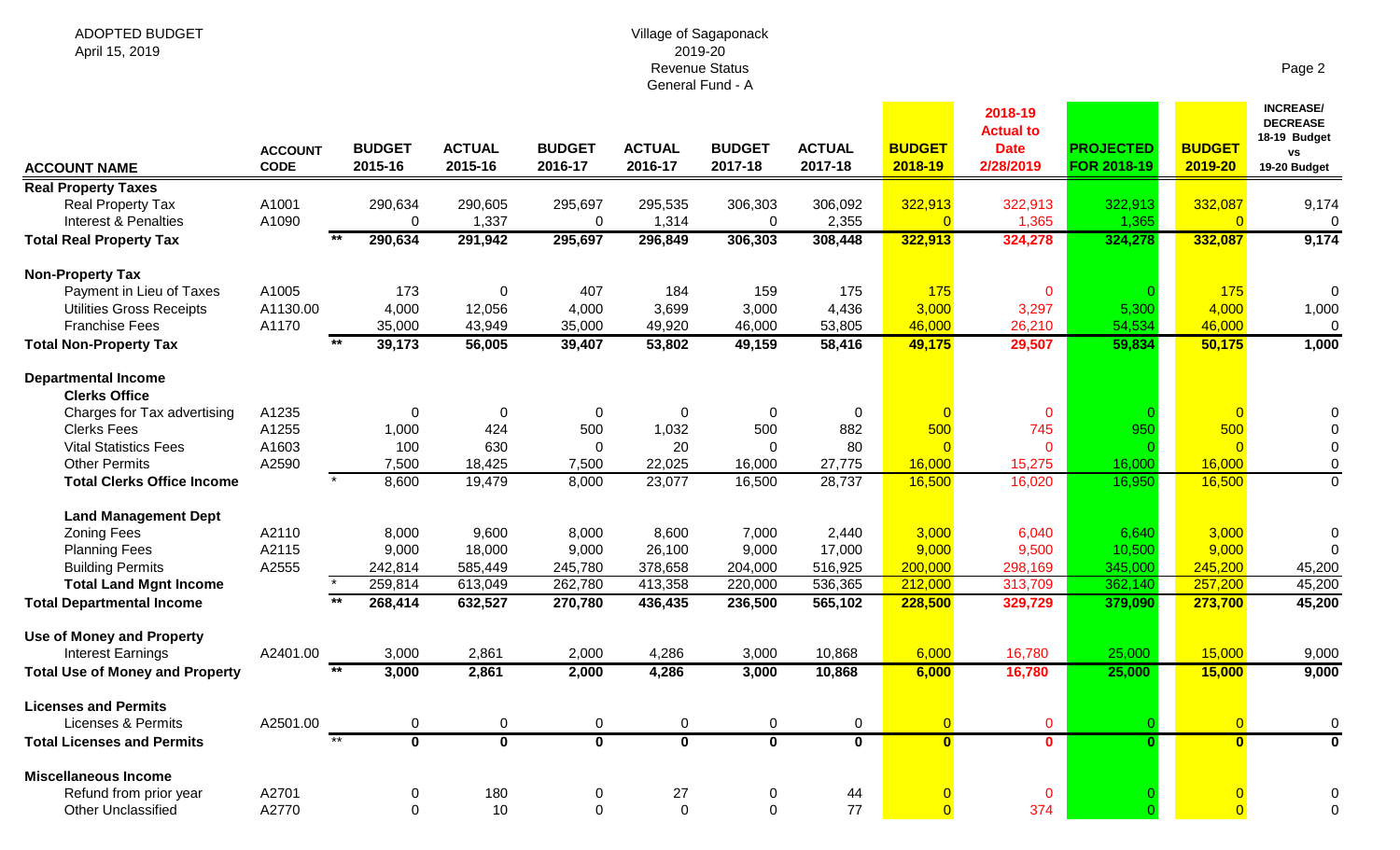# Village of Sagaponack 2019-20 Revenue Status General Fund - A

| <b>ACCOUNT NAME</b>                                         | <b>ACCOUNT</b><br>CODE |       | <b>BUDGET</b><br>2015-16 | <b>ACTUAL</b><br>2015-16 | <b>BUDGET</b><br>2016-17 | <b>ACTUAL</b><br>2016-17 | <b>BUDGET</b><br>2017-18 | <b>ACTUAL</b><br>2017-18 | <b>BUDGET</b><br>2018-19 | 2018-19<br><b>Actual to</b><br><b>Date</b><br>2/28/2019 | <b>PROJECTED</b><br><b>FOR 2018-19</b> | <b>BUDGET</b><br>2019-20 | <b>INCREASE/</b><br><b>DECREASE</b><br>18-19 Budget<br><b>VS</b><br>19-20 Budget |
|-------------------------------------------------------------|------------------------|-------|--------------------------|--------------------------|--------------------------|--------------------------|--------------------------|--------------------------|--------------------------|---------------------------------------------------------|----------------------------------------|--------------------------|----------------------------------------------------------------------------------|
| <b>Employee Health Contribution</b>                         | A2770.1                |       | 13,338                   | 13,249                   | 14,775                   | 14,840                   | 16,476                   | 16,720                   | 17,518                   | 12,273                                                  | 16,341                                 | 18,144                   | 626                                                                              |
| Total Miscellaneous Income                                  |                        | $***$ | 13,338                   | 13,439                   | 14,775                   | 14,867                   | 16,476                   | 16,841                   | 17,518                   | 12,648                                                  | 16,341                                 | 18,144                   | 626                                                                              |
| <b>State Aid</b>                                            |                        |       |                          |                          |                          |                          |                          |                          |                          |                                                         |                                        |                          |                                                                                  |
| State Aid Per Capita                                        | A3001                  |       | 2,000                    | 2,000                    | 2,000                    | 2,000                    | 2,000                    | 2,000                    | 2,000                    | 2,000                                                   | 2,000                                  |                          | $-2,000$                                                                         |
| Mortgage Tax                                                | A3005                  |       | 218,000                  | 460,085                  | 226,000                  | 488,852                  | 258,770                  | 488,802                  | 285,000                  | 332,412                                                 | 432,412                                | 300,000                  | 15,000                                                                           |
| <b>Total State Aid</b>                                      |                        | **    | 220,000                  | 462,085                  | 228,000                  | 490,852                  | 260,770                  | 490,802                  | 287,000                  | 334,412                                                 | 434,412                                | 300,000                  | 13,000                                                                           |
| <b>Other Financing Sources</b><br>Appropriated Fund Balance | A3999.9                |       | 0                        | 0                        | $\Omega$                 | 0                        | 0                        | 0                        |                          | $\mathbf 0$                                             |                                        |                          | $\Omega$                                                                         |
| <b>Total Other Financing Sources</b>                        |                        | **    | $\bf{0}$                 | U                        | O                        | $\bf{0}$                 | $\bf{0}$                 | 0                        | O                        | $\mathbf{0}$                                            |                                        |                          |                                                                                  |
| <b>TOTAL INCOME</b>                                         |                        | $***$ | 834,559                  | 1,458,860                | 850,659                  | ,297,092                 | 872,208                  | 1,450,476                | 911,106                  | 1,047,354                                               | 1,238,955                              | 989,106                  | 78,000                                                                           |

Page 3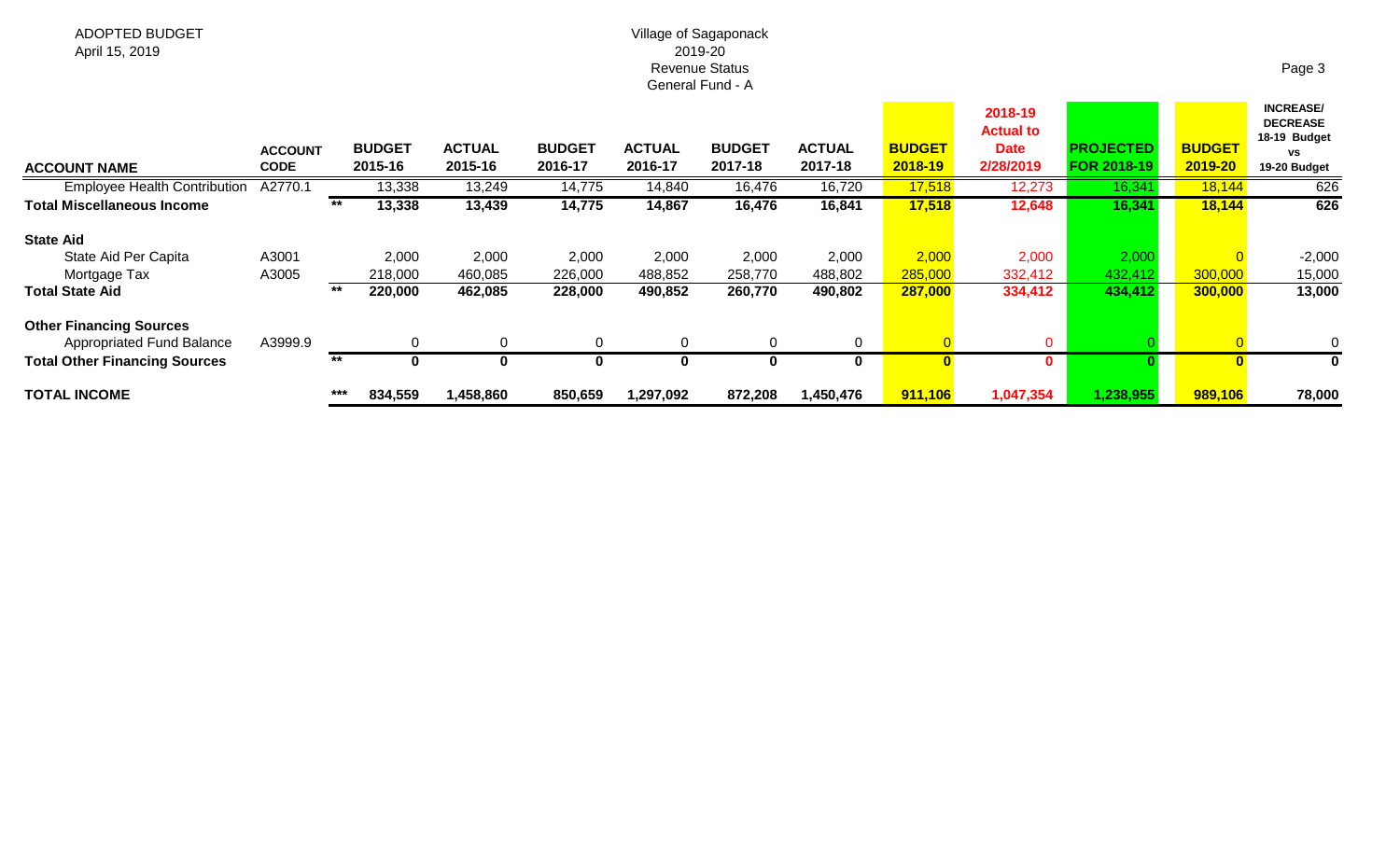| ADOPTED BUDGET<br>April 15, 2019 |                               |       |                          |                          |                          | Village of Sagaponack<br>2019-20<br><b>Comprehensive Budget Status</b> |                          |                          |                          |                                                         |                              |                          | Page 4                                                                      |
|----------------------------------|-------------------------------|-------|--------------------------|--------------------------|--------------------------|------------------------------------------------------------------------|--------------------------|--------------------------|--------------------------|---------------------------------------------------------|------------------------------|--------------------------|-----------------------------------------------------------------------------|
|                                  |                               |       |                          |                          |                          | General Fund A                                                         |                          |                          |                          |                                                         |                              |                          |                                                                             |
| <b>ACCOUNT NAME</b>              | <b>ACCOUNT</b><br><b>CODE</b> |       | <b>BUDGET</b><br>2015-16 | <b>ACTUAL</b><br>2015-16 | <b>BUDGET</b><br>2016-17 | <b>ACTUAL</b><br>2016-17                                               | <b>BUDGET</b><br>2017-18 | <b>ACTUAL</b><br>2017-18 | <b>BUDGET</b><br>2018-19 | 2018-19<br><b>ACTUAL</b><br><b>TO DATE</b><br>2/28/2019 | 2018-19<br><b>PROJECTION</b> | <b>BUDGET</b><br>2019-20 | 2019-20<br>budget<br>over<br>2018-19<br><b>INCREASE/</b><br><b>DECREASE</b> |
| <b>Board of Trustees</b>         |                               |       |                          |                          |                          |                                                                        |                          |                          |                          |                                                         |                              |                          |                                                                             |
| <b>Board of Trustees</b>         |                               |       |                          |                          |                          |                                                                        |                          |                          |                          |                                                         |                              |                          |                                                                             |
| LEGISLATIVE CONTRACTUAL          | A1010.40                      |       | $\Omega$                 | 0                        | 0                        | 0                                                                      | 0                        | 0                        |                          | 0                                                       |                              |                          | 0                                                                           |
| <b>SUPPLIES</b>                  | A1010.43                      |       | ∩                        | 0                        | $\Omega$                 | $\Omega$                                                               | $\mathbf{0}$             | 59                       |                          | $\mathbf{0}$                                            |                              |                          |                                                                             |
| LEGISLATIVE CODIFICATION         | A1010.44                      |       | ∩                        | 0                        | $\Omega$                 | $\Omega$                                                               | $\Omega$                 | 0                        |                          | 0                                                       |                              |                          | $\Omega$                                                                    |
| CONFERENCES/TRAINING             | A1010.411                     |       | $\Omega$                 | 0                        | $\Omega$                 | 0                                                                      | $\Omega$                 | $\Omega$                 | $\overline{0}$           | 0                                                       |                              |                          | 0                                                                           |
| <b>Total Board of Trustees</b>   |                               | $**$  | $\mathbf 0$              | 0                        | $\mathbf 0$              | $\mathbf 0$                                                            | $\mathbf 0$              | 59                       | $\overline{0}$           | $\mathbf 0$                                             | $\Omega$                     | $\overline{0}$           | $\mathbf 0$                                                                 |
| <b>Total Board of Trustees</b>   |                               |       | $\mathbf 0$              | $\mathbf 0$              | $\mathbf 0$              | $\mathbf 0$                                                            | $\mathbf{0}$             | 59                       | $\overline{\mathbf{0}}$  | $\mathbf{0}$                                            | $\bf{0}$                     | $\overline{\mathbf{0}}$  | $\mathbf 0$                                                                 |
| <b>Executive</b>                 |                               |       |                          |                          |                          |                                                                        |                          |                          |                          |                                                         |                              |                          |                                                                             |
| Mayor                            |                               |       |                          |                          |                          |                                                                        |                          |                          |                          |                                                         |                              |                          |                                                                             |
| CONTRACTUAL & MISC               | A1210.40                      |       | 0                        | 0                        | 0                        | 0                                                                      | 0                        | 0                        |                          | $\mathbf{0}$                                            |                              |                          | 0                                                                           |
| OTHER EXPENSES                   | A1210.41                      |       | 1,000                    | 0                        | 1,200                    | 810                                                                    | 1,200                    | $\mathbf 0$              | 2,500                    | 3,120                                                   | 3,120                        | 1,200                    | $-1,300$                                                                    |
| CONFERENCES/TRAINING             | A1210.411                     |       | $\Omega$                 | 0                        | $\Omega$                 | $\Omega$                                                               | $\Omega$                 | 0                        | $\overline{0}$           | O                                                       |                              | $\Omega$                 | $\Omega$                                                                    |
| <b>Total Executive</b>           |                               | $*$   | 1,000                    | $\overline{\mathbf{0}}$  | 1,200                    | 810                                                                    | 1,200                    | $\mathbf 0$              | 2,500                    | 3,120                                                   | 3,120                        | 1,200                    | $-1,300$                                                                    |
|                                  |                               |       |                          |                          |                          |                                                                        |                          |                          |                          |                                                         |                              |                          |                                                                             |
| <b>Finance</b>                   |                               |       |                          |                          |                          |                                                                        |                          |                          |                          |                                                         |                              |                          |                                                                             |
| Auditing                         |                               |       |                          |                          |                          |                                                                        |                          |                          |                          |                                                         |                              |                          |                                                                             |
| <b>AUDITOR</b>                   | A1320.40                      |       | 6,000                    | 5,650                    | 6,000                    | 6,000                                                                  | 6,000                    | 6,000                    | 6,500                    | $\mathbf{0}$                                            | 6,500                        | 7,000                    | 500                                                                         |
| Finance                          |                               |       |                          |                          |                          |                                                                        |                          |                          |                          |                                                         |                              |                          | 0                                                                           |
| CONTRACTUAL                      | A1325.40                      |       | 0                        | 0                        | 0                        |                                                                        | 0                        | 0                        |                          | 0                                                       |                              |                          |                                                                             |
| BOND ISSUE & NOTE EXPENSE        | A1325.42                      |       | $\Omega$                 | 0                        | 0                        | ∩                                                                      | 0                        | $\Omega$                 |                          | $\mathbf{0}$                                            |                              |                          |                                                                             |
| FINANCE ASSESSOR/DATA PROCESS    | A1355.40                      |       | $\Omega$                 | 0                        | $\Omega$                 | $\Omega$                                                               | 0                        | $\Omega$                 |                          | 0                                                       |                              |                          | 0                                                                           |
| <b>Total Finance</b>             |                               |       | 6,000                    | 5,650                    | 6,000                    | 6,000                                                                  | 6,000                    | 6,000                    | 6,500                    | $\Omega$                                                | 6,500                        | 7,000                    | 500                                                                         |
| <b>Total Finance</b>             |                               | $***$ | 6,000                    | 5,650                    | 6,000                    | 6,000                                                                  | 6,000                    | 6,000                    | 6,500                    | $\mathbf{0}$                                            | 6,500                        | 7,000                    | 500                                                                         |
|                                  |                               |       |                          |                          |                          |                                                                        |                          |                          |                          |                                                         |                              |                          |                                                                             |
| <b>Staff</b>                     |                               |       |                          |                          |                          |                                                                        |                          |                          |                          |                                                         |                              |                          |                                                                             |
| Clerk                            |                               |       |                          |                          |                          |                                                                        |                          |                          |                          |                                                         |                              |                          |                                                                             |
| PERSONAL SERVICES                | A1410.10                      |       | 105,450                  | 103,539                  | 108,086                  | 108,012                                                                | 100,449                  | 95,592                   | 102,784                  | 74,830                                                  | 102,784                      | 105,353                  | 2,569                                                                       |
| <b>EQUIPMENT</b>                 | A1410.20                      |       | 3,000                    | $\mathbf 0$              | 2,000                    | 2,174                                                                  | 2,000                    | 0                        | 15,000                   | $\mathbf{0}$                                            | 10,000                       | 5,000                    | $-10,000$                                                                   |
| <b>TELEPHONE</b>                 | A1410.41                      |       | 1,558                    | 1,578                    | 1,620                    | 1,656                                                                  | 1,800                    | 1,713                    | 1,800                    | 1,428                                                   | 1,713                        | 1,800                    | 0                                                                           |
| POSTAGE                          | A1410.42                      |       | 1,500                    | 839                      | 1,500                    | 792                                                                    | 1,500                    | 613                      | 1,000                    | 377                                                     | 600                          | 1,000                    | $\mathbf 0$                                                                 |
| PETTY CASH                       | A1410.43                      |       | 900                      | 843                      | 1,000                    | 861                                                                    | 1,000                    | 675                      | 1,000                    | 355                                                     | 700                          | 1,000                    | $\mathbf 0$                                                                 |
| COPIER                           | A1410.44                      |       | 2,000                    | 957                      | 8,000                    | 6,349                                                                  | 4,000                    | 440                      | 1,000                    | 214                                                     | 700                          | 1,000                    | 0                                                                           |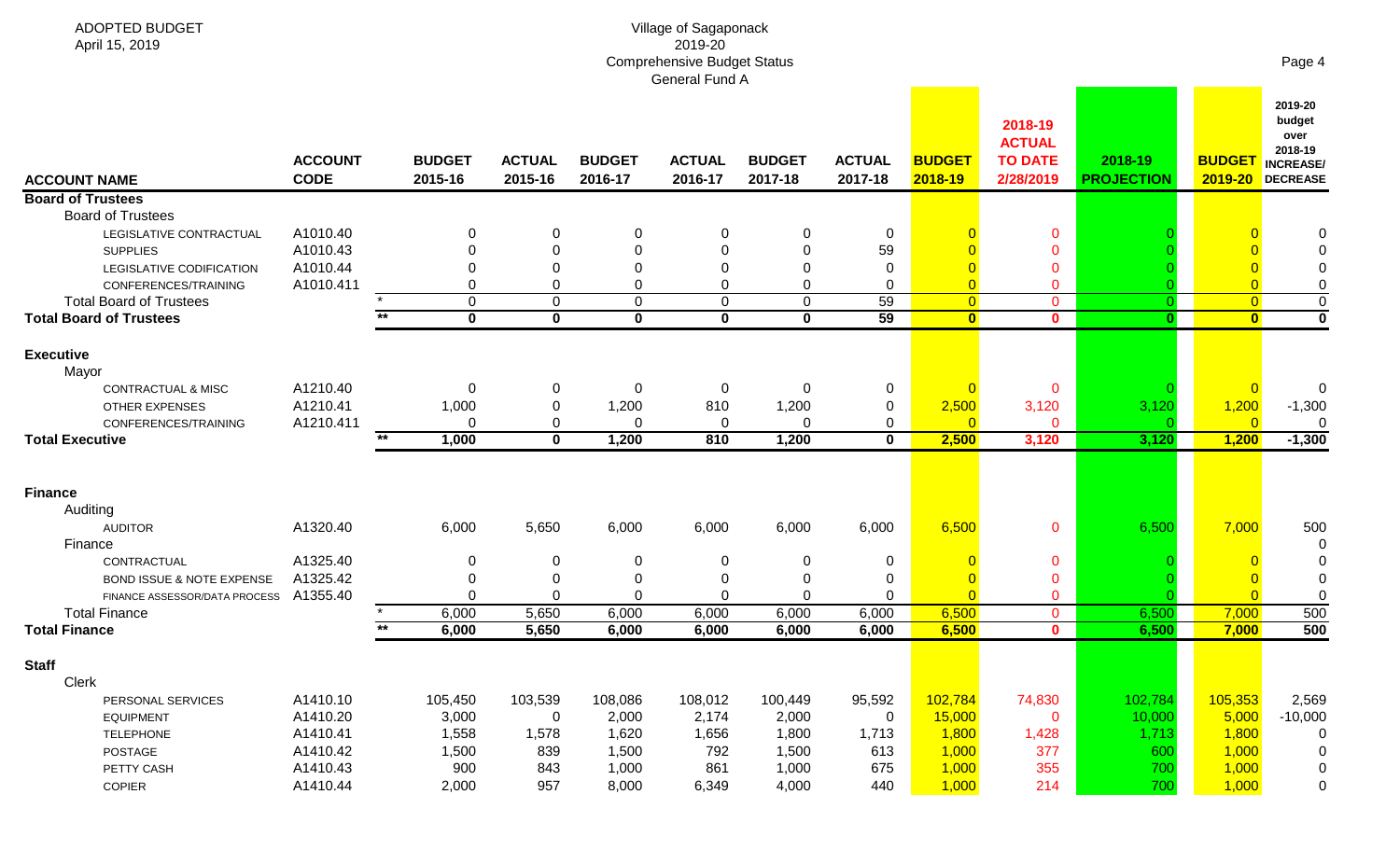#### Village of Sagaponack 2019-20 Comprehensive Budget Status General Fund A

| <b>ACCOUNT NAME</b>                     | <b>ACCOUNT</b><br><b>CODE</b> |                 | <b>BUDGET</b><br>2015-16 | <b>ACTUAL</b><br>2015-16 | <b>BUDGET</b><br>2016-17 | <b>ACTUAL</b><br>2016-17 | <b>BUDGET</b><br>2017-18 | <b>ACTUAL</b><br>2017-18 | <b>BUDGET</b><br>2017-18 | 2018-19<br><b>ACTUAL</b><br><b>TO DATE</b><br>2/28/2019 | 2018-19<br><b>PROJECTION</b> |                | 2019-20<br>budget<br>over<br>2018-19<br><b>BUDGET</b> INCREASE/<br>2019-20 DECREASE |
|-----------------------------------------|-------------------------------|-----------------|--------------------------|--------------------------|--------------------------|--------------------------|--------------------------|--------------------------|--------------------------|---------------------------------------------------------|------------------------------|----------------|-------------------------------------------------------------------------------------|
| RECORDS MANAGEMENT                      | A1410.45                      |                 | 12,000                   | 5,302                    | 2,000                    | 1,510                    | 2,000                    | 406                      | 1,000                    | 504                                                     | 1,000                        | 1,000          | $\overline{0}$                                                                      |
| OFFICE SUPPLIES                         | A1410.46                      |                 | 3,000                    | 3,355                    | 3,000                    | 3,515                    | 3,000                    | 4,009                    | 4,500                    | 1,855                                                   | 4,000                        | 4,500          | $\Omega$                                                                            |
| <b>WEBSITE</b>                          | A1410.47                      |                 | 7,000                    | 2,934                    | 5,000                    | 466                      | 3,500                    | 466                      | 2,000                    | 353                                                     | 1,000                        | 1,000          | $-1,000$                                                                            |
| CODE BOOKS                              | A1410.48                      |                 | 5,000                    | 2,812                    | 5,000                    | 4,829                    | 5,000                    | 4,107                    | 5,000                    | 1,857                                                   | 2,500                        | 5,000          |                                                                                     |
| LEGAL ADVERTISING & PRINTING A1410.49   |                               |                 | 3,000                    | 2,109                    | 3,000                    | 1,429                    | 3,000                    | 1,551                    | 3,000                    | 705                                                     | 1,000                        | 3,000          |                                                                                     |
| CONFERENCES/TRAINING                    | A1410.50                      |                 | 1,000                    | $\Omega$                 | 1,000                    | 150                      | 1,000                    | 170                      | 1,000                    | 35                                                      | 100                          | 1,000          | $\Omega$                                                                            |
| CONTRACTUAL                             | A1410.51                      |                 | 3,000                    | 3,547                    | 5,000                    | 7,156                    | 5,000                    | 7,402                    | 9,000                    | 4,931                                                   | 7,000                        | 13,500         | 4,500                                                                               |
| <b>Total Clerk</b>                      |                               |                 | 148,408                  | 127,815                  | 146,206                  | 138,901                  | 133,249                  | 117,145                  | 148,084                  | 87,446                                                  | 133,097                      | 144,153        | $-3,931$                                                                            |
| Legal                                   |                               |                 |                          |                          |                          |                          |                          |                          |                          |                                                         |                              |                |                                                                                     |
| <b>COUNSEL RETAINER</b>                 | A1420.41                      |                 | 0                        | 0                        | 0                        | 0                        | 0                        | 0                        |                          | $\mathbf 0$                                             |                              | $\overline{0}$ | $\mathbf 0$                                                                         |
| <b>COUNSEL NON-RETAINER</b>             | A1420.42                      |                 | 40,000                   | 33,524                   | 35,000                   | 32,807                   | 30,000                   | 31,175                   | 30,000                   | 19,650                                                  | 30,000                       | 35,000         | 5,000                                                                               |
| <b>Total Legal</b>                      |                               |                 | 40,000                   | 33,524                   | 35,000                   | 32,807                   | 30,000                   | 31,175                   | 30,000                   | 19,650                                                  | 30,000                       | 35,000         | 5,000                                                                               |
| Planner                                 |                               |                 |                          |                          |                          |                          |                          |                          |                          |                                                         |                              |                |                                                                                     |
| CONTRACTURAL                            | A1430.44                      |                 | 4,000                    | 0                        | 2,000                    | 0                        | 2,000                    | 848                      | 2,000                    | 4,931                                                   | 6,000                        | 3,000          | 1,000                                                                               |
| <b>Total Planner</b>                    |                               |                 | 4,000                    | $\mathbf 0$              | 2,000                    | $\mathbf 0$              | 2,000                    | 848                      | 2,000                    | 4,931                                                   | 6,000                        | 3,000          | 1,000                                                                               |
| Engineer                                |                               |                 |                          |                          |                          |                          |                          |                          |                          |                                                         |                              |                |                                                                                     |
| CONTRACTUAL                             | A1440.44                      |                 | 3,000                    | 3,555                    | 3,000                    | 1,198                    | 3,000                    | 540                      | 2,000                    | 270                                                     | 1,000                        | 2,000          | 0                                                                                   |
| <b>Total Engineer</b>                   |                               |                 | 3,000                    | 3,555                    | 3,000                    | 1,198                    | 3,000                    | 540                      | 2,000                    | 270                                                     | 1,000                        | 2,000          | $\mathbf 0$                                                                         |
| Elections                               |                               |                 |                          |                          |                          |                          |                          |                          |                          |                                                         |                              |                |                                                                                     |
| <b>ELECTION SUPPLIES</b>                | A1450.41                      |                 | 250                      | 218                      | 250                      | 254                      | 275                      | 154                      | 274                      | 241                                                     | 241                          | 250            | $-24$                                                                               |
| ELECTION CONTRACT EXPENSE               | A1450.44                      |                 | 120                      | 113                      | 120                      | 113                      | 125                      | 113                      | 125                      | 113                                                     | 113                          | 125            | 0                                                                                   |
| <b>Total Elections</b>                  |                               |                 | 370                      | 331                      | 370                      | 367                      | 400                      | 266                      | 399                      | 354                                                     | 354                          | 375            | $-24$                                                                               |
| <b>Total Staff</b>                      |                               | $\overline{**}$ | 195,778                  | 165,224                  | 186,576                  | 173,272                  | 168,649                  | 149,974                  | 182,483                  | 112,650                                                 | 164,451                      | 184,528        | 2,045                                                                               |
| <b>Buildings</b><br><b>Village Hall</b> |                               |                 |                          |                          |                          |                          |                          |                          |                          |                                                         |                              |                |                                                                                     |
| VILLAGE HALL IMPROVEMENTS A1620.26      |                               |                 | 5,000                    | 4,547                    | 5,000                    | 0                        | 5,000                    | 10,758                   | 5,000                    | 3,320                                                   | 5,000                        | 5,000          |                                                                                     |
| SUPPLIES & OTHER                        | A1620.41                      |                 | 1,000                    | 1,530                    | 1,000                    | 912                      | 1,000                    | 932                      | 1,000                    | 624                                                     | 1,000                        | 1,000          |                                                                                     |
| <b>UTILITIES</b>                        | A1620.42                      |                 | 4,500                    | 4,176                    | 4,500                    | 4,205                    | 4,500                    | 4,552                    | 4,500                    | 4,224                                                   | 5,100                        | 5,000          | 500                                                                                 |
| CONTRACTURAL                            | A1620.44                      |                 | 13,200                   | 12,711                   | 13,200                   | 13,497                   | 14,300                   | 13,758                   | 14,300                   | 8,981                                                   | 14,300                       | 14,300         |                                                                                     |
| MAINTENANCE                             | A1620.46                      |                 | 4,000                    | 1,071                    | 4,000                    | 1,028                    | 4,000                    | 1,982                    | 4,000                    | 1,192                                                   | 4,000                        | 4,000          |                                                                                     |
| <b>Total Buildings</b>                  |                               |                 | 27,700                   | 24,035                   | 27,700                   | 19,641                   | 28,800                   | 31,983                   | 28,800                   | 18,341                                                  | 29,400                       | 29,300         | 500                                                                                 |
| <b>Total Buildings</b>                  |                               | $\star\star$    | 27,700                   | 24,035                   | 27,700                   | 19,641                   | 28,800                   | 31,983                   | 28,800                   | 18,341                                                  | 29,400                       | 29,300         | 500                                                                                 |

Page 5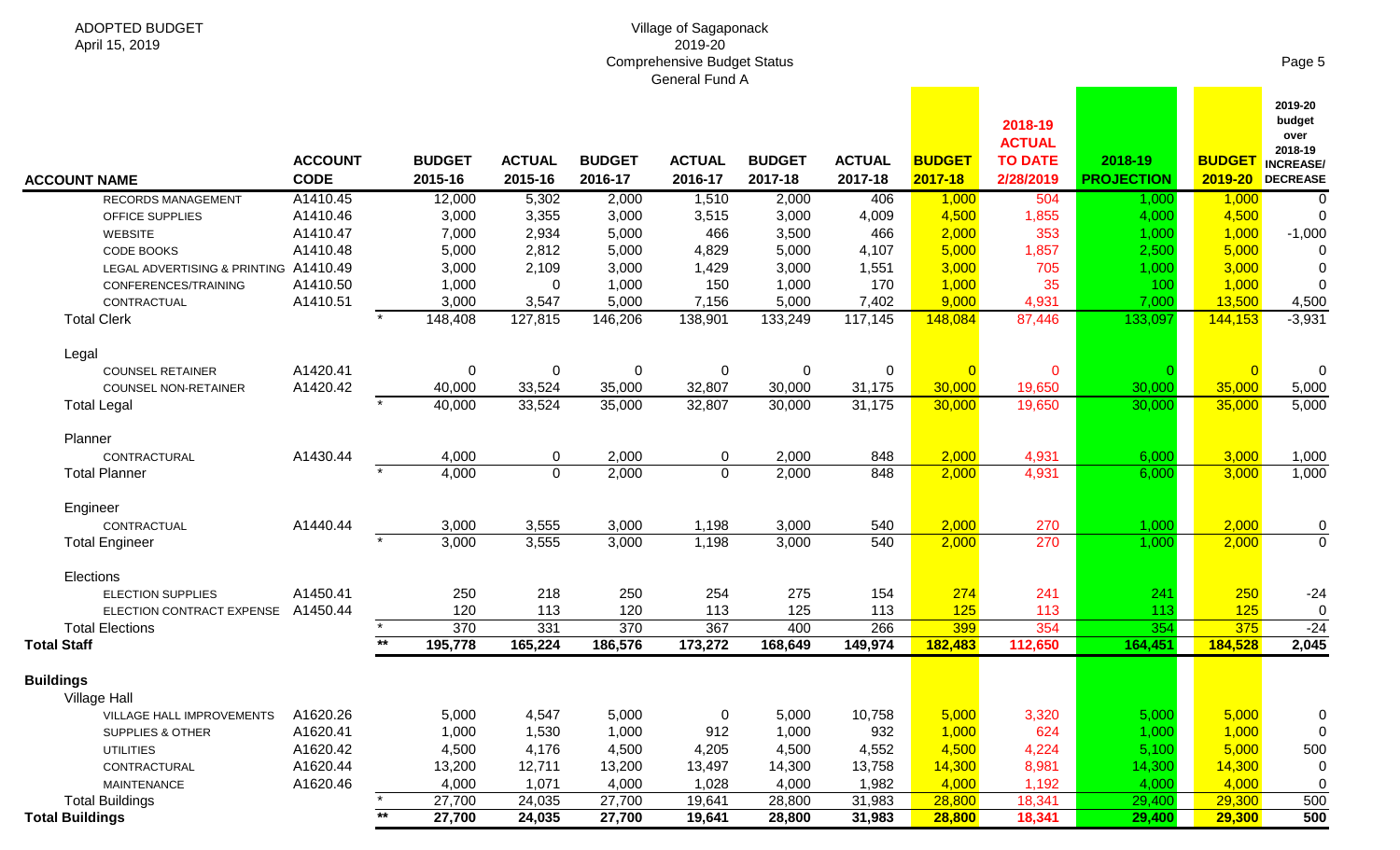| April 15, 2019                     | 2019-20<br><b>Comprehensive Budget Status</b><br>General Fund A |                          |                          |                          |                          |                          |                          |                          |                                                         |                              |                |                                                                              |  |
|------------------------------------|-----------------------------------------------------------------|--------------------------|--------------------------|--------------------------|--------------------------|--------------------------|--------------------------|--------------------------|---------------------------------------------------------|------------------------------|----------------|------------------------------------------------------------------------------|--|
| <b>ACCOUNT NAME</b>                | <b>ACCOUNT</b><br><b>CODE</b>                                   | <b>BUDGET</b><br>2015-16 | <b>ACTUAL</b><br>2015-16 | <b>BUDGET</b><br>2016-17 | <b>ACTUAL</b><br>2016-17 | <b>BUDGET</b><br>2017-18 | <b>ACTUAL</b><br>2017-18 | <b>BUDGET</b><br>2017-18 | 2018-19<br><b>ACTUAL</b><br><b>TO DATE</b><br>2/28/2019 | 2018-19<br><b>PROJECTION</b> | <b>BUDGET</b>  | 2019-20<br>budget<br>over<br>2018-19<br><b>INCREASE/</b><br>2019-20 DECREASE |  |
| <b>Special Items</b>               |                                                                 |                          |                          |                          |                          |                          |                          |                          |                                                         |                              |                |                                                                              |  |
| Insurance                          |                                                                 |                          |                          |                          |                          |                          |                          |                          |                                                         |                              |                |                                                                              |  |
| <b>GENERAL LIABILITY</b>           | A1910.00                                                        | 7,000                    | 6,266                    | 7,000                    | 6,529                    | 8,000                    | 6,307                    | 7,000                    | 6,286                                                   | 6,286                        | 7,000          | 0                                                                            |  |
| PUBLIC OFFICIALS LIABILITY         | A1910.01                                                        | 2,000                    | 2,100                    | 2,000                    | 2,000                    | 2,000                    | 2,050                    | 2,200                    | 2,295                                                   | 2,295                        | 2,300          | 100                                                                          |  |
| <b>WORKERS COMPENSATION</b>        | A1910.02                                                        | 4,000                    | 4,234                    | 4,500                    | 4,925                    | 5,000                    | 5,643                    | 6,000                    | 5,618                                                   | 5,618                        | 6,000          | 0                                                                            |  |
| COMMERCIAL UMBRELLA                | A1910.03                                                        | 10,000                   | 8,985                    | 10,000                   | 8,985                    | 10,000                   | 8,985                    | 9,800                    | 9,156                                                   | 9,156                        | 9,700          | $-100$                                                                       |  |
| <b>Total Insurance</b>             |                                                                 | 23,000                   | 21,585                   | 23,500                   | 22,439                   | 25,000                   | 22,985                   | 25,000                   | 23,355                                                  | 23,355                       | 25,000         | $\mathbf 0$                                                                  |  |
| <b>Association Dues</b>            |                                                                 |                          |                          |                          |                          |                          |                          |                          |                                                         |                              |                |                                                                              |  |
| MUNICIPAL DUES                     | A1920.04                                                        | 1,887                    | 1,947                    | 1,947                    | 1,902                    | 1,952                    | 1,957                    | 1,957                    | 1,957                                                   | 1,957                        | 1,957          | 0                                                                            |  |
| <b>Total Association Dues</b>      |                                                                 | 1,887                    | 1,947                    | 1,947                    | 1,902                    | 1,952                    | 1,957                    | 1,957                    | 1,957                                                   | 1,957                        | 1,957          | $\mathbf 0$                                                                  |  |
| Judgments & Claims                 |                                                                 |                          |                          |                          |                          |                          |                          |                          |                                                         |                              |                |                                                                              |  |
| JUDGMENTS & CLAIMS                 | A1930.00                                                        | 0                        | 442                      | 200                      | 23                       | 200                      | 832                      | 1,000                    | 101                                                     | 400                          | 1,000          | 0                                                                            |  |
| <b>Total Judgment &amp; Claims</b> |                                                                 | $\Omega$                 | 442                      | 200                      | $\overline{23}$          | 200                      | 832                      | 1,000                    | 101                                                     | 400                          | 1,000          | $\mathbf 0$                                                                  |  |
| <b>MTA Taxes</b>                   |                                                                 |                          |                          |                          |                          |                          |                          |                          |                                                         |                              |                |                                                                              |  |
| <b>MTA TAXES</b>                   | A1940.00                                                        | 0                        | $\mathbf 0$              | 0                        | $\pmb{0}$                | 0                        | 0                        | $\overline{0}$           | $\mathbf 0$                                             |                              | $\overline{0}$ | 0                                                                            |  |
| <b>Total MTA Taxes</b>             | $\star$                                                         | $\Omega$                 | $\overline{0}$           | $\Omega$                 | $\overline{0}$           | $\Omega$                 | $\Omega$                 | $\Omega$                 | $\Omega$                                                |                              | $\Omega$       | $\overline{0}$                                                               |  |
| Taxes & Assessment on Real Prop    |                                                                 |                          |                          |                          |                          |                          |                          |                          |                                                         |                              |                |                                                                              |  |
| TAXES ON REAL PROPERTY             | A1950.00                                                        | 0                        | $\mathbf 0$              | 0                        | $\pmb{0}$                | $\Omega$                 | 0                        | $\overline{0}$           | $\mathbf{0}$                                            |                              | $\overline{0}$ | $\pmb{0}$                                                                    |  |
| Total Taxes & Assess on Real Prop  |                                                                 | $\Omega$                 | $\mathbf 0$              | $\overline{0}$           | $\overline{0}$           | $\Omega$                 | $\Omega$                 | $\Omega$                 | $\overline{0}$                                          |                              | $\Omega$       | $\mathbf{0}$                                                                 |  |
| Contingency                        |                                                                 |                          |                          |                          |                          |                          |                          |                          |                                                         |                              |                |                                                                              |  |
| CONTINGENCY                        | A1990.40                                                        | 20,000                   | $\mathbf 0$              | 20,000                   | $\pmb{0}$                | 20,000                   | 1,955                    | 20,000                   | $\mathbf{O}$                                            |                              | 20,000         | 0                                                                            |  |
| <b>Total Contingency</b>           |                                                                 | 20,000                   | $\mathbf 0$              | 20,000                   | $\mathbf 0$              | 20,000                   | 1,955                    | 20,000                   | $\mathbf{0}$                                            |                              | 20,000         | $\mathbf 0$                                                                  |  |
| <b>Total Special Items</b>         |                                                                 | 44,887                   | 23,974                   | 45,647                   | 24,364                   | 47,152                   | 27,729                   | 47,957                   | 25,413                                                  | 25,712                       | 47,957         | $\overline{\mathbf{0}}$                                                      |  |
| <b>Building Department</b>         |                                                                 |                          |                          |                          |                          |                          |                          |                          |                                                         |                              |                |                                                                              |  |
| <b>BUILDING INSPECTOR</b>          | A3620.10                                                        | 64,864                   | 55,558                   | 66,486                   | 55,400                   | 68,482                   | 55,799                   | 57,552                   | 42,421                                                  | 57,552                       | 58,991         | 1,439                                                                        |  |
| <b>CLERICAL</b>                    | A3620.11                                                        | 45,526                   | 42,233                   | 46,664                   | 43,359                   | 58,942                   | 53,734                   | 55,532                   | 40,114                                                  | 55,532                       | 56,920         | 1,388                                                                        |  |
| <b>EQUIPMENT</b>                   | A3620.20                                                        | 3,000                    | 0                        | 2,500                    | 2,174                    | 5,300                    | 685                      | 1,000                    | $\mathbf 0$                                             | 1,000                        | 4,000          | 3,000                                                                        |  |
| <b>SUPPLIES</b>                    | A3620.40                                                        | 1,500                    | 2,456                    | 1,500                    | 660                      | 2,000                    | 1,816                    | 1,500                    | 520                                                     | 1,000                        | 1,000          | $-500$                                                                       |  |
| CODE ENFORCEMENT OFFICER           | A3620.41                                                        | $\mathbf 0$              | 0                        | 0                        | 0                        | 10,000                   | 0                        | $\mathbf{0}$             | $\mathbf 0$                                             |                              | $\overline{0}$ | $\mathbf 0$                                                                  |  |

Village of Sagaponack

ADOPTED BUDGET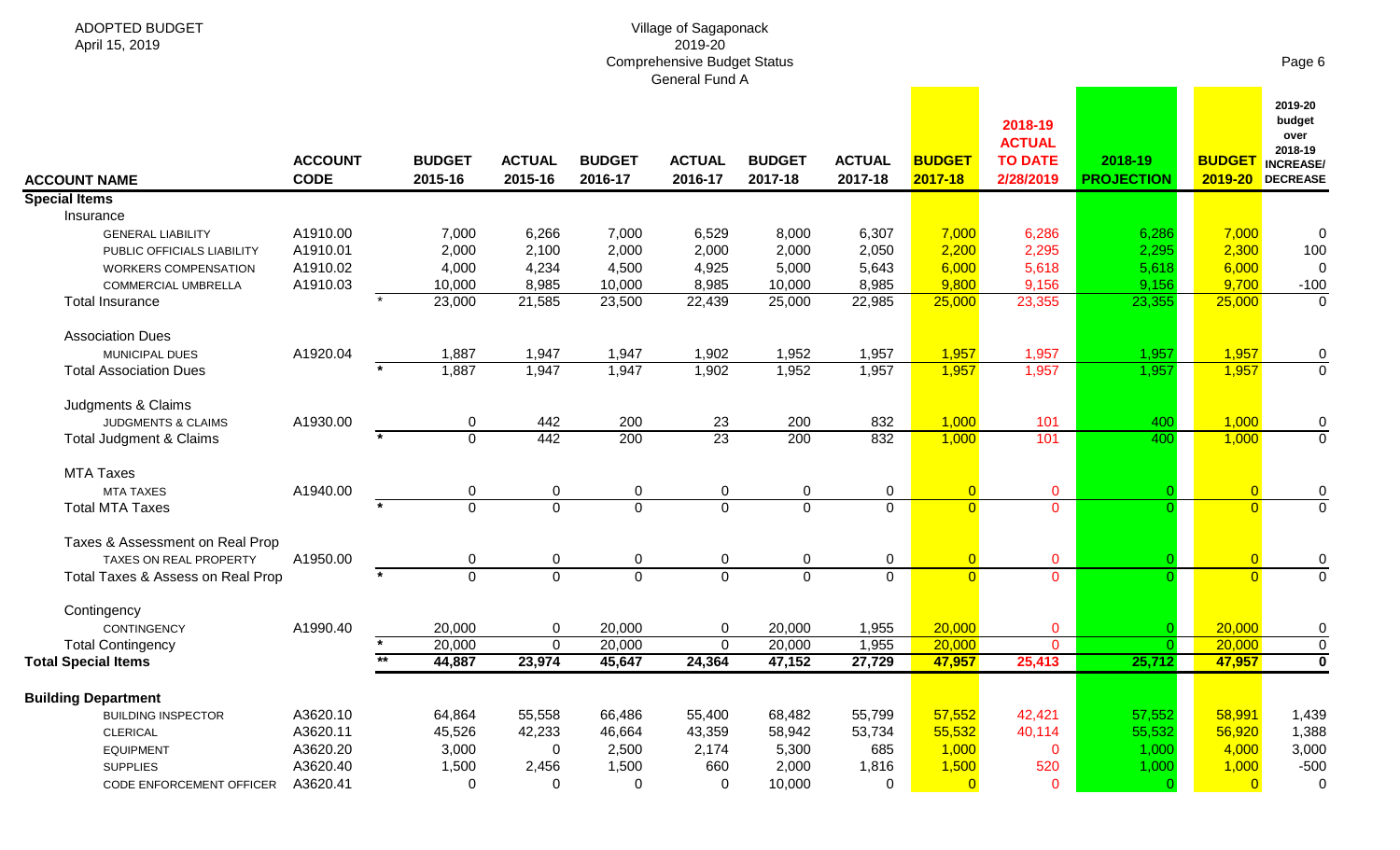| <b>ADOPTED BUDGET</b><br>April 15, 2019                                      |                 |                  |                            |                            | Village of Sagaponack<br>2019-20<br><b>Comprehensive Budget Status</b> |                         |                     |                                  |                                            |                   |                                  | Page 7                                                   |
|------------------------------------------------------------------------------|-----------------|------------------|----------------------------|----------------------------|------------------------------------------------------------------------|-------------------------|---------------------|----------------------------------|--------------------------------------------|-------------------|----------------------------------|----------------------------------------------------------|
|                                                                              | <b>ACCOUNT</b>  | <b>BUDGET</b>    | <b>ACTUAL</b>              | <b>BUDGET</b>              | General Fund A<br><b>ACTUAL</b>                                        | <b>BUDGET</b>           | <b>ACTUAL</b>       | <b>BUDGET</b>                    | 2018-19<br><b>ACTUAL</b><br><b>TO DATE</b> | 2018-19           | <b>BUDGET</b>                    | 2019-20<br>budget<br>over<br>2018-19<br><b>INCREASE/</b> |
| <b>ACCOUNT NAME</b>                                                          | <b>CODE</b>     | 2015-16          | 2015-16                    | 2016-17                    | 2016-17                                                                | 2017-18                 | 2017-18             | 2017-18                          | 2/28/2019                                  | <b>PROJECTION</b> | 2019-20                          | DECREASE                                                 |
| CONTRACTUAL<br><b>Total Building Department</b>                              | A3620.44<br>$*$ | 2,370<br>117,260 | 2,640<br>102,887 0         | 4,500<br>121,650           | 1,088<br>102,681 0                                                     | 2,000<br>146,724        | 3,307<br>115,341    | 5,200<br>120,784                 | 4,170<br>87,225 0                          | 5,200<br>120,284  | 6,200<br>127,110                 | 1,000<br>6,326                                           |
| <b>Registrar of Vital Statistics</b><br><b>Registrar of Vital Statistics</b> |                 |                  |                            |                            |                                                                        |                         |                     |                                  |                                            |                   |                                  |                                                          |
| <b>SUPPLIES &amp; OTHER</b><br><b>Total Registrar of Vital Statistics</b>    | A4020.41        | 0<br>$\mathbf 0$ | $\mathbf 0$<br>$\mathbf 0$ | $\mathbf 0$<br>$\mathbf 0$ | $\pmb{0}$<br>$\pmb{0}$                                                 | 0<br>$\mathbf 0$        | 0<br>$\overline{0}$ | $\overline{0}$<br>$\overline{0}$ | $\mathbf 0$<br>$\overline{0}$              | $\Omega$          | $\overline{0}$<br>$\overline{0}$ | 0<br>$\overline{0}$                                      |
| <b>Total Registrar of Vital Statistics</b>                                   | $***$           | $\mathbf 0$      | $\mathbf 0$                | $\mathbf 0$                | $\mathbf 0$                                                            | $\mathbf 0$             | $\mathbf 0$         | $\overline{\mathbf{0}}$          | $\mathbf{0}$                               | $\mathbf{0}$      | $\bullet$                        | $\overline{\mathbf{0}}$                                  |
|                                                                              |                 |                  |                            |                            |                                                                        |                         |                     |                                  |                                            |                   |                                  |                                                          |
| <b>Highway Department</b><br>Road Maintenance                                |                 |                  |                            |                            |                                                                        |                         |                     |                                  |                                            |                   |                                  |                                                          |
| STREETS- CAPITAL EXPENSE                                                     | A5110.20        | 0                | $\mathbf 0$                | 0                          | 0                                                                      | 0                       | 0                   | $\Omega$                         | $\mathbf 0$                                |                   | $\overline{0}$                   |                                                          |
| <b>SUPPLIES &amp; OTHER</b>                                                  | A5110.41        | $\Omega$         | $\Omega$                   | O                          | $\Omega$                                                               | $\Omega$                | 0                   | 2,000                            | $\mathbf{0}$                               | 2,000             | 5,000                            | 3,000                                                    |
| <b>DRAINAGE</b>                                                              | A5110.43        | $\Omega$         | $\Omega$                   | U                          | $\Omega$                                                               | $\Omega$                | 0                   | C                                | $\mathbf 0$                                |                   |                                  |                                                          |
| CONCRETE/SIDEWALKS<br><b>Total Road Maintenance</b>                          | A5110.44        | 0<br>$\mathbf 0$ | 0<br>$\mathbf 0$           | 0<br>$\mathbf 0$           | 0<br>$\mathbf 0$                                                       | $\Omega$<br>$\mathbf 0$ | 0<br>$\overline{0}$ | $\Omega$<br>2,000                | $\mathbf 0$                                | 2,000             | 5,000                            | 3,000                                                    |
| <b>Total Highway Department</b>                                              | $***$           | $\mathbf 0$      | $\mathbf{0}$               | $\mathbf 0$                | $\mathbf 0$                                                            | $\mathbf 0$             | $\mathbf{0}$        | 2,000                            | $\mathbf{0}$<br>$\mathbf{0}$               | 2,000             | 5,000                            | 3,000                                                    |
|                                                                              |                 |                  |                            |                            |                                                                        |                         |                     |                                  |                                            |                   |                                  |                                                          |
| <b>Land Use &amp; Environment</b><br>Zoning                                  |                 |                  |                            |                            |                                                                        |                         |                     |                                  |                                            |                   |                                  |                                                          |
| CONTRACTUAL                                                                  | A8010.40        | 7,000            | 5,689                      | 7,000                      | 5,423                                                                  | 7,000                   | 1,264               | 5,000                            | 266                                        | 4,000             | 5,000                            | 0                                                        |
| LEGAL                                                                        | A8010.44        | 10,000           | 35,732                     | 25,000                     | 12,989                                                                 | 25,000                  | 24,404              | 25,000                           | 14,350                                     | 20,000            | 30,000                           | 5,000                                                    |
| MISC.                                                                        | A8010.47        | 500              | 195                        | 500                        | 0                                                                      | 500                     | 325                 | 500                              | 197                                        | 250               | 500                              |                                                          |
| <b>Total Zoning</b>                                                          |                 | 17,500           | 41,616                     | 32,500                     | 18,411                                                                 | 32,500                  | 25,993              | 30,500                           | 14,813                                     | 24,250            | 35,500                           | 5,000                                                    |
| Planning                                                                     |                 |                  |                            |                            |                                                                        |                         |                     |                                  |                                            |                   |                                  |                                                          |
| <b>Planning Contractural</b>                                                 | A8020.40        | 2,000            | 155                        | 2,000                      | $\boldsymbol{0}$                                                       | 0                       | $\mathbf 0$         | $\overline{0}$                   | $\mathbf 0$                                |                   | $\overline{\mathbf{0}}$          |                                                          |
| <b>Engineering Contractural</b>                                              | A8020.42        | 2,000            | $\overline{0}$             | 2,000                      | $\mathbf 0$                                                            | $\mathbf 0$             | $\mathbf 0$         | $\overline{0}$                   | $\mathbf 0$                                |                   | $\overline{0}$                   |                                                          |
| LEGAL                                                                        | A8020.44        | 17,000           | 9,150                      | 30,000                     | 17,617                                                                 | 30,000                  | 18,357              | 20,000                           | 18,563                                     | 28,000            | 25,000                           | 5,000                                                    |
| MISC.<br><b>Total Planning</b>                                               | A8020.47        | 500<br>21,500    | 130<br>9,435               | 500<br>34,500              | 0<br>17,617                                                            | 500<br>30,500           | 325<br>18,682       | 500<br>20,500                    | $\mathbf{0}$<br>18,563                     | 250<br>28,250     | 500<br>25,500                    | 0<br>5,000                                               |
|                                                                              |                 |                  |                            |                            |                                                                        |                         |                     |                                  |                                            |                   |                                  |                                                          |
| AHRB                                                                         |                 |                  |                            |                            |                                                                        |                         |                     |                                  |                                            |                   |                                  |                                                          |
| CONTRACTUAL                                                                  | A8030.40        | 2,000            | $\overline{0}$             | 2,000                      | 2,800                                                                  | 2,000                   | 0                   | 1,000                            | 388                                        | 1,000<br>10,000   | 1,000                            | 0                                                        |
| LEGAL                                                                        | A8030.44        | 8,000            | 2,950                      | 5,000                      | 5,450                                                                  | 5,000                   | 2,550               | 7,000                            | 6,800                                      |                   | 10,000                           | 3,000                                                    |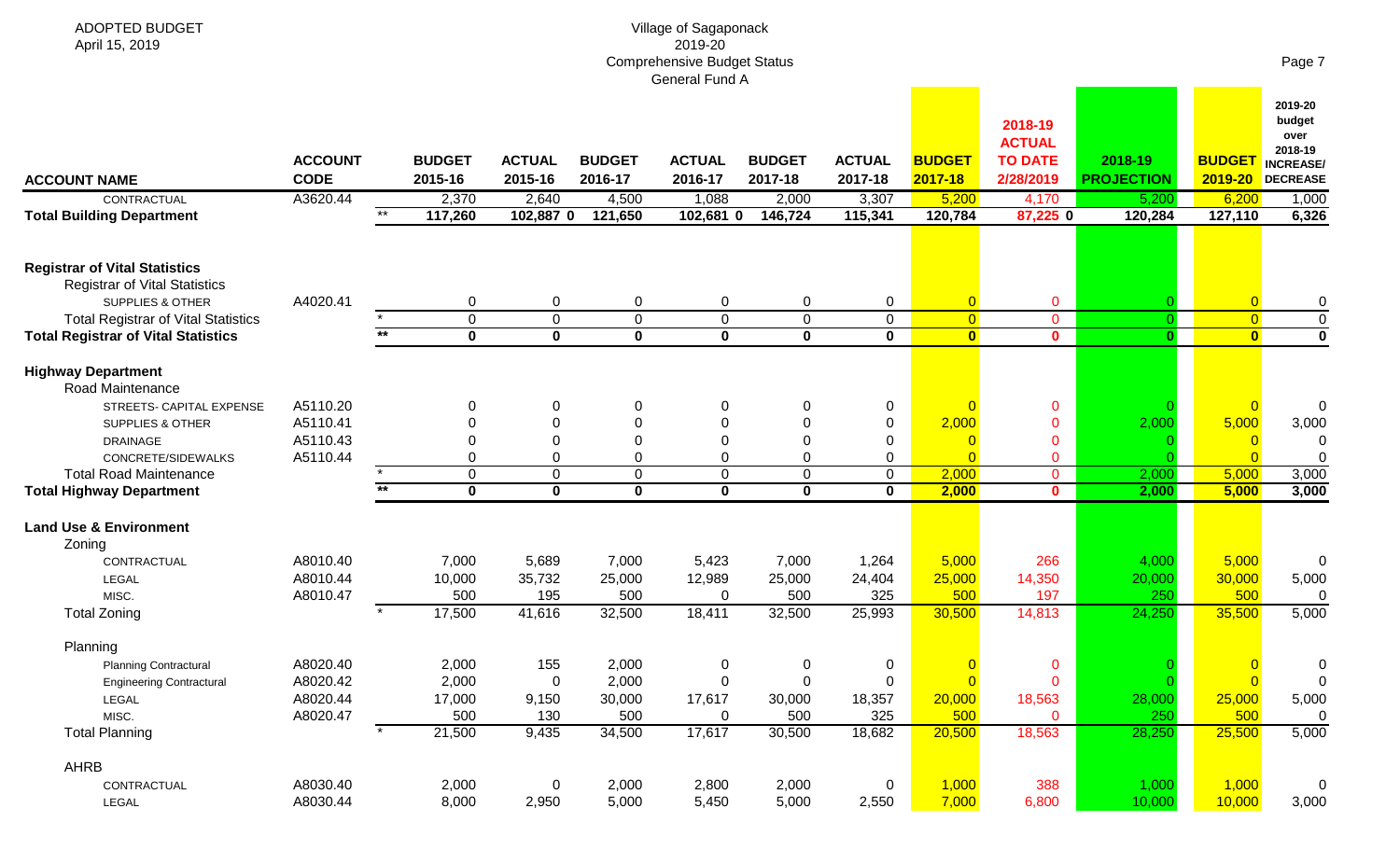# Village of Sagaponack 2019-20 Comprehensive Budget Status General Fund A

| <b>ACCOUNT NAME</b>                                                       | <b>ACCOUNT</b><br><b>CODE</b> |      | <b>BUDGET</b><br>2015-16 | <b>ACTUAL</b><br>2015-16 | <b>BUDGET</b><br>2016-17 | <b>ACTUAL</b><br>2016-17 | <b>BUDGET</b><br>2017-18 | <b>ACTUAL</b><br>2017-18 | <b>BUDGET</b><br>$2017 - 18$ | 2018-19<br><b>ACTUAL</b><br><b>TO DATE</b><br>2/28/2019 | 2018-19<br><b>PROJECTION</b> | <b>BUDGET</b><br>2019-20 | 2019-20<br>budget<br>over<br>2018-19<br><b>INCREASE/</b><br><b>DECREASE</b> |
|---------------------------------------------------------------------------|-------------------------------|------|--------------------------|--------------------------|--------------------------|--------------------------|--------------------------|--------------------------|------------------------------|---------------------------------------------------------|------------------------------|--------------------------|-----------------------------------------------------------------------------|
| MISC.                                                                     | A8030.47                      |      | 150                      | 0                        | 150                      | $\overline{0}$           | 150                      | $\Omega$                 | 150                          | $\mathbf{0}$                                            | $\Omega$                     | 150                      | $\overline{0}$                                                              |
| <b>Total AHRB</b>                                                         |                               |      | 10,150                   | 2,950                    | 7,150                    | 8,250                    | 7,150                    | 2,550                    | 8,150                        | 7,188                                                   | 11,000                       | 11,150                   | 3,000                                                                       |
| <b>Environmental Control</b>                                              |                               |      |                          |                          |                          |                          |                          |                          |                              |                                                         |                              |                          |                                                                             |
| Wild Life Management                                                      | A8090.01                      |      | $\Omega$                 | 0                        | 0                        | $\pmb{0}$                | $\Omega$                 | 0                        | $\overline{0}$               | 17,388                                                  | 23,000                       | 30,000                   | 30,000                                                                      |
| <b>Total Environmental Control</b>                                        |                               |      | $\mathbf{0}$             | $\overline{0}$           | $\Omega$                 | $\overline{0}$           | $\Omega$                 | $\Omega$                 | $\overline{0}$               | 17,388                                                  | 23,000                       | 30,000                   | 30,000                                                                      |
| <b>Total Land Use &amp; Environmental</b>                                 |                               | $**$ | 49,150                   | $54,001$ 0               | $74,150$ 0               | 44,278 0                 | $70,150$ 0               | 47,225 0                 | $59,150$ 0                   | $57,950$ 0                                              | 86,500 0                     | 102,150                  | 43,000                                                                      |
| <b>Employee Benefits</b>                                                  |                               |      |                          |                          |                          |                          |                          |                          |                              |                                                         |                              |                          |                                                                             |
| Retirement                                                                | A9010.80                      |      | 28,000                   | 24,412                   | 20,046                   | 18,162                   | 22,119                   | 21,948                   | 22,183                       | 18,252                                                  | 18,252                       | 21,757                   | $-426$                                                                      |
| <b>Social Security</b>                                                    | A9030.80                      |      | 17,421                   | 15,947                   | 18,000                   | 16,483                   | 19,000                   | 16,267                   | 19,000                       | 12,821                                                  | 17,253                       | 19,475                   | 475                                                                         |
| Unemployment Ins                                                          | A9050.80                      |      | $\Omega$                 | 0                        | 0                        | $\mathbf 0$              | $\Omega$                 | 0                        | $\Omega$                     | $\mathbf 0$                                             |                              | $\Omega$                 |                                                                             |
| <b>Disability Insurance</b>                                               | A9055.80                      |      | $\Omega$                 | 342                      | 280                      | 293                      | 450                      | 293                      | 450                          | $\Omega$                                                | 293                          | 350                      | $-100$                                                                      |
| Health/Dental Insurance                                                   | A9060.80                      |      | 56,650                   | 54,754                   | 58,500                   | 59,328                   | 68,000                   | 65,724                   | 71,727                       | 57,884                                                  | 69,637                       | 72,815                   | 1,088                                                                       |
| <b>Compensated Absences</b>                                               | A9089.09                      |      | 10,194                   | 8,168                    | 11,891                   | 9,492                    | 11,589                   | 8,618                    | 12,053                       | 10,183                                                  | 10,183                       | 11,957                   | $-96$                                                                       |
| <b>Total Employee Benefits</b>                                            |                               | $**$ | 112,265                  | 103,623                  | 108,717                  | 103,758                  | 121,158                  | 112,849                  | 125,413                      | 99,140                                                  | 115,618                      | 126,354                  | 941                                                                         |
| <b>Debt Service</b><br><b>BOND</b>                                        |                               |      |                          |                          |                          |                          |                          |                          |                              |                                                         |                              |                          |                                                                             |
| <b>PRINCIPAL</b>                                                          | A9710.60                      |      | 60,000                   | 60,000                   | 60,000                   | 60,000                   | 65,000                   | 65,000                   | 70,000                       | 70,000                                                  | 70,000                       | 70,000                   | $\Omega$                                                                    |
| <b>INTEREST</b>                                                           | A9710.70                      |      | 20,519                   | 20,519                   | 19,019                   | 19,019                   | 17,375                   | 17,375                   | 15,519                       | 8,241                                                   | 15,519                       | 13,506                   | $-2,013$                                                                    |
| <b>RAN</b>                                                                |                               |      |                          |                          |                          |                          |                          |                          |                              |                                                         |                              |                          |                                                                             |
| <b>PRINCIPAL</b>                                                          | A9720.60                      |      | $\mathbf 0$              | 0                        | 0                        | $\mathbf 0$              | 0                        | 0                        |                              | $\mathbf 0$                                             |                              |                          |                                                                             |
| <b>INTEREST</b>                                                           | A9720.70                      |      | $\Omega$                 | $\mathbf 0$              | $\Omega$                 | $\mathbf 0$              | $\Omega$                 | $\Omega$                 |                              | $\Omega$                                                |                              |                          |                                                                             |
| <b>BAN</b>                                                                |                               |      |                          |                          |                          |                          |                          |                          |                              |                                                         |                              |                          |                                                                             |
| <b>PRINCIPAL</b>                                                          | A9730.60                      |      | $\pmb{0}$                | $\pmb{0}$                | 0                        | $\pmb{0}$                | 0                        | $\mathbf 0$              |                              | $\mathbf 0$                                             |                              |                          |                                                                             |
| <b>INTEREST</b>                                                           | A9730.70                      |      | $\mathbf 0$              | $\mathbf 0$              | $\mathbf 0$              | $\mathbf 0$              | $\Omega$                 | $\mathbf 0$              |                              | $\overline{0}$                                          |                              |                          | $\Omega$                                                                    |
| <b>Total Debt Services</b>                                                |                               | $**$ | 80,519                   | 80,519                   | 79,019                   | 79,019                   | 82,375                   | 82,375                   | 85,519                       | 78,241                                                  | 85,519                       | 83,506                   | $-2,013$                                                                    |
| <b>Total Expenses</b>                                                     |                               |      | 634,559                  | 559,912                  | 650,659                  | 553,822                  | 672,208                  | 573,534                  | 661,106                      | 482,080                                                 | 639,104                      | 714,106                  | 53,000                                                                      |
| <b>Interfund Transfer</b>                                                 |                               |      |                          |                          |                          |                          |                          |                          |                              |                                                         |                              |                          |                                                                             |
| <b>Highway Capital Reserve</b><br><b>Transfer to Capital Tree Reserve</b> | A9550.00<br>A99552.00         |      | 200,000<br>$\Omega$      | 200,000<br>$\Omega$      | 200,000<br>$\Omega$      | 200,000<br>$\Omega$      | 200,000<br>$\Omega$      | 200,000<br>$\Omega$      | 250,000<br>$\Omega$          | 250,000<br>$\Omega$                                     | 250,000                      | 275,000<br>$\Omega$      | 25,000<br>n                                                                 |

**Total Interfund Transfer \*\* 200,000 200,000 200,000 200,000 200,000 200,000 250,000 250,000 250,000 275,000 25,000**

Page 8

**TOTAL EXPENSES \*\*\* 834,559 759,912 0 850,659 753,822 0 872,208 773,534 911,106 732,080 0 889,104 989,106 78,000**

ADOPTED BUDGET

April 15, 2019